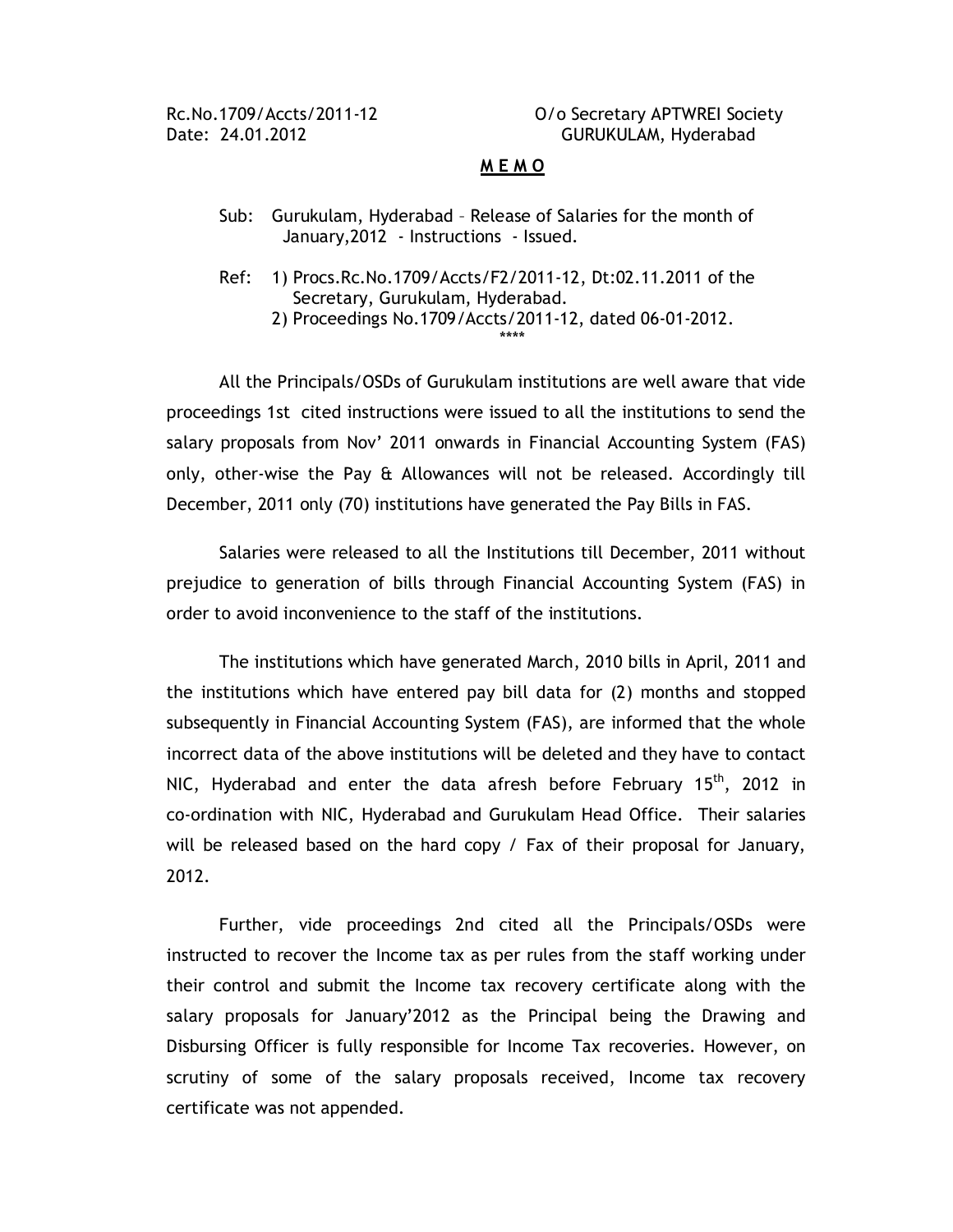Therefore, the following instructions are reiterated to be followed for sending salary proposals for the month of January, 2012.

- Salary bills should be generated in Financial Accounting System (FAS) and signed proposal also should be sent to this office by 28-01-2012.
- Income tax recovery certificate along with the salary proposals for January' 2012 should be enclosed to the salary proposal in the proforma appended herewith (in fax also) invariably.

Pay and Allowances of the institutions who fail to follow the above instructions for the month of January, 2012 will not be released.

> $Sd$  / -**SECRETARY**

To All the Principals/OSDs

//f.b.o.//

Deputy Secretary (Accts.)